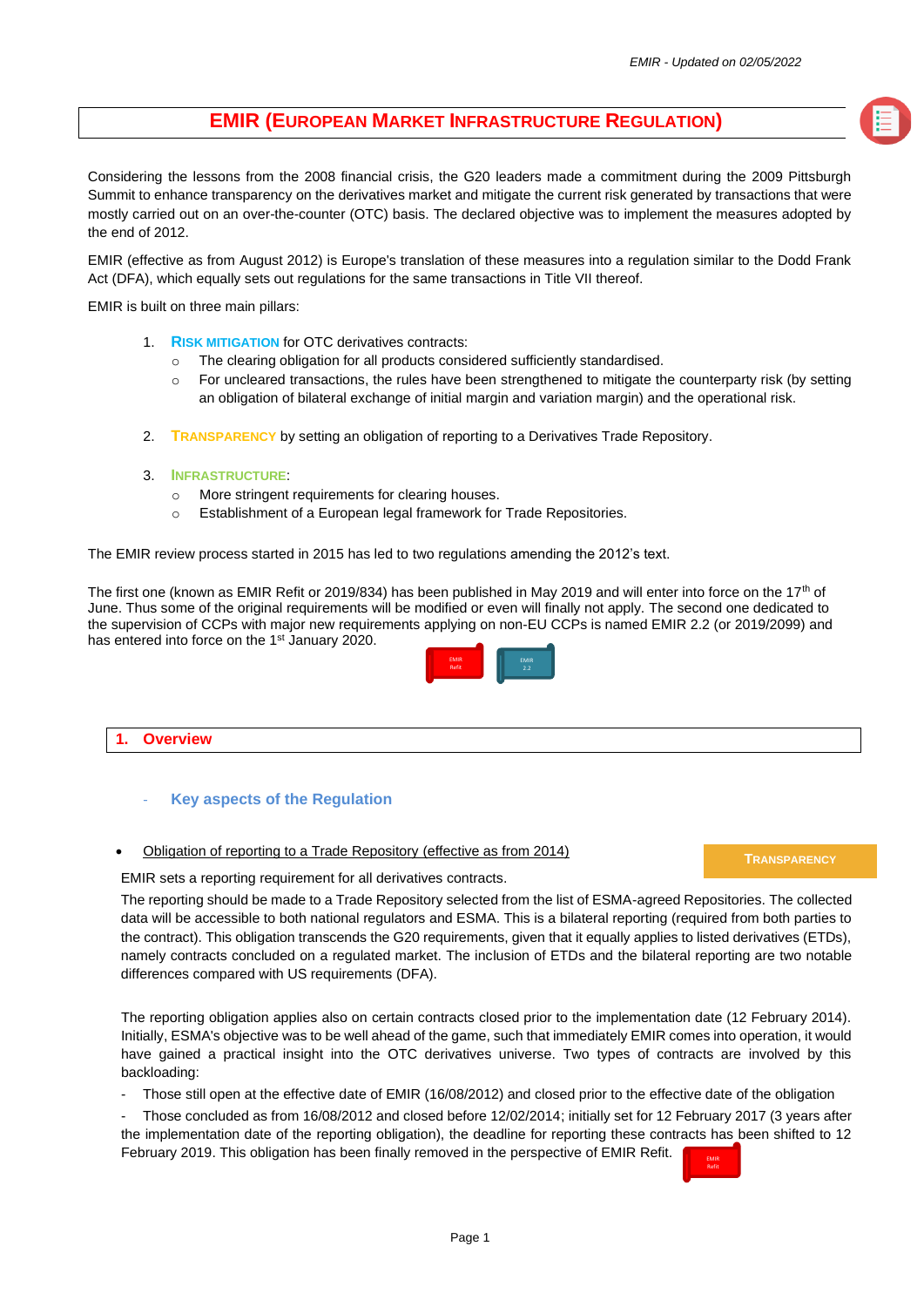To be noted, EMIR Refit includes a potential review of the requirement to report to Trade Repositories (additional data, new international standards, new obligations, …). ESMA has sent its proposals to the EC end 2020. Should they be endorsed, the change may happen early 2023 (see our EMIR Refit documentation).

• Operational risk mitigation techniques for uncleared contracts (effective from 2013)

EMIR sets out risk mitigation requirements for contracts not bound by a clearing obligation (either because the product is not or because at least one of the parties to the contract is not bound by same).

These requirements apply to various processes, including: contract confirmation, portfolio valuation and compression, portfolio reconciliation and dispute management.

#### • Counterparty risk mitigation techniques for uncleared contracts (as of 2017)

The key EMIR requirement, namely the initial / variation margin exchange obligation for uncleared contracts, only came into application in early 2017 (Delegated Regulation (EU) 2016/255).

Effective from 1 March 2017, the exchange of variation margins is mandatory (except in special cases). Although the law has set this as a firm date, the various regulators (local, European or international) have all admitted, in one way or the other, that implementing this obligation poses a challenge considering the high volume of contracts that will need to be revised. As for the initial margin exchange obligation its implementation is spread out over several years (2017-2020).

IN BRIEF:

|                               | 2 parties above<br>3000 billion $\epsilon$ | 2 parties above<br>2250 billion € | 2 parties above<br>1500 billion € | 2 parties above<br>750 billion $\epsilon$ | 2 parties above<br>8 billion $\epsilon$ | At least 1 party<br>below<br>8 billion $\epsilon$ |
|-------------------------------|--------------------------------------------|-----------------------------------|-----------------------------------|-------------------------------------------|-----------------------------------------|---------------------------------------------------|
| <b>Initial Margin</b><br>(IM) | 06/02/2017                                 | 01/09/2017                        | 01/09/2018                        | 01/09/2019                                | 01/09/2020                              | No IM                                             |
| <b>Variation</b>              | 06/02/2017                                 | 01/03/2017                        | 01/03/2017                        | 01/03/2017                                | 01/03/2017                              | 01/03/2017                                        |
| <b>Margin</b> $(VM)$          |                                            |                                   |                                   |                                           |                                         |                                                   |
| VM (FX                        | 03/01/2018                                 | 03/01/2018                        | 03/01/2018                        | 03/01/2018                                | 03/01/2018                              | 03/01/2018                                        |
| forwards) <sup>(**)</sup>     |                                            |                                   |                                   |                                           |                                         |                                                   |

*(\*\*) Cf. item on FX forwards below.*

This implementation phase-in was aligned with the 2015's international schedule, save for the first deadline (namely 6 February 2017).

However, one should note that:

- The Basel Committee and IOSCO agreed to a one year extension of the final implementation phase (the 01/09/2020 becomes the 01/09/2021) and to create an additional implementation phase whereby as of 1 September 2020 covered entities with an AANA of non-centrally cleared derivatives greater than €50 billion will be subject to the requirements.

Due to the Covid-19 and its impacts, the Basel Committee and IOSCO have decided a one-year postponement of phase 5 and phase 6 (announced the  $3<sup>rd</sup>$  of April)

On the 18<sup>th</sup> of February 2021, the EU has aligned its calendar to the new international one via the entry into force of the delegated act 2021/236 amending the DA 2016/2251.

|                               | 2 parties above<br>3000 billion $\epsilon$ | 2 parties above<br>2250 billion € | 2 parties above<br>1500 billion € | 2 parties above<br>750 billion $\epsilon$ | 2 parties above<br>50 billion € | 2 parties above<br>8 billion $\epsilon$ |
|-------------------------------|--------------------------------------------|-----------------------------------|-----------------------------------|-------------------------------------------|---------------------------------|-----------------------------------------|
| <b>Initial Margin</b><br>(IM) | 06/02/2017                                 | 01/09/2017                        | 01/09/2018                        | 01/09/2019                                | 01/09/2021                      | 01/09/2022                              |
|                               |                                            |                                   |                                   |                                           |                                 |                                         |

To be noted, EMIR Refit has introduced the Initial Margin Models Validation

Clearing obligation (effective from June 2016)

**RISK MITIGATION**

The clearing obligation is applied on a product-by-product basis. It is endorsed by the European Commission based on a proposal by ESMA. The products considered by the latter are derivatives eligible for clearing by a CPP (Central Counterparty Clearing House) accredited pursuant to EMIR. In practice, new agreements are notified to ESMA, whereupon the latter begins its analysis and consultations. In addition to the standard procedure, ESMA may notify the European Commission of any derivatives that it feels may be submitted to the compensation, but are not admitted by an agreed CCP.

# EMIR

**RISK MITIGATION**

**RISK MITIGATION**

EMIR Refit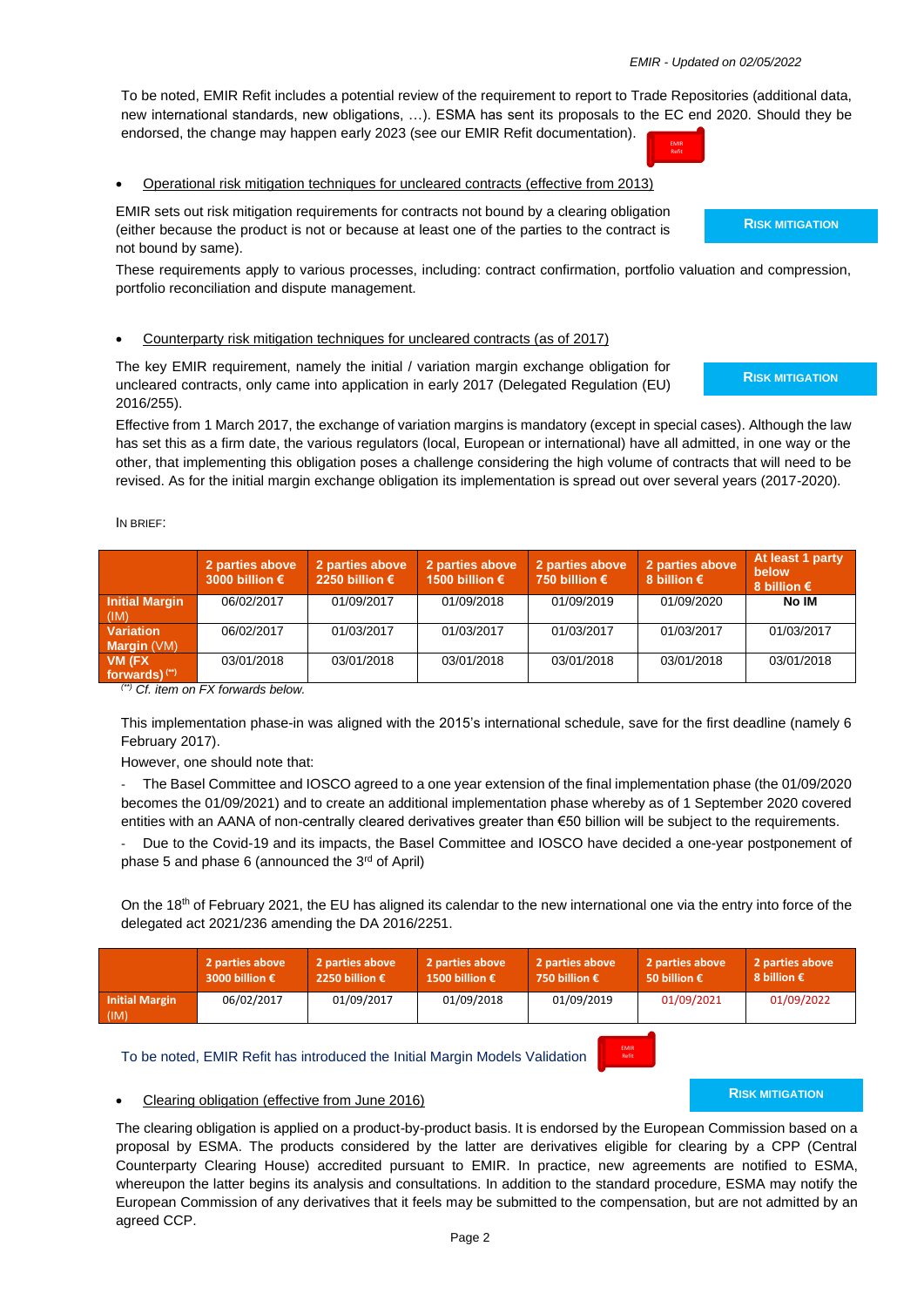Categ 3

21/06/2019

21/06/2019

*The register of products submitted to the clearing obligation is available on the ESMA website (cf. below).*

**Categ 1 Categ 2**

A contract should be cleared if the product is subject to clearing and if both parties to the contract are equally subject to same. Implementation of the obligation is spread out over time, depending on the type of the parties. The original EMIR defined 4 different categories: members of a CCP (Cat. 1), active financial counterparties (Cat. 2), other financial counterparties (Cat. 3) and NFC+ non-financial counterparties (Cat. 4).

INTEREST RATE SWAPS (IRS) & CONTRACT DEFAULT SWAPS (CDS)

**IRS wave 1** 21/06/2016 21/12/2016 **CDS** 09/02/2017 09/08/2017

| <b>IRS</b> wave 2 | 09/02/2017 | 09/07/2017                                                                                                          | 21/06/2019 | 09/07/2019 |
|-------------------|------------|---------------------------------------------------------------------------------------------------------------------|------------|------------|
|                   |            |                                                                                                                     |            |            |
|                   |            | Due to EMIR Refit the dates for categories 3 and 4 will not apply as such. The new date will be the date determined |            |            |

based on the entry into force of EMIR Refit (4 months after 17/06/2019). It should also be noted that the category 3 disappears; EMIR Refit has splitted FC into FC+ and FC-.

To be noted, the Benchmark Regulation has modified the list of IRS/CDS submitted to the clearing obligation

NON DELIVERABLE FX FORWARDS (NDFX)

No clearing obligation for now.

# • Accreditation of CCPs (effective from 2014)

Since EMIR requires compensation for products considered standard, there was a need to ensure that Clearing Houses (CCPs) are robust.

Apart from specific requirements for derivatives OTC contracts, the regulation introduces further requirements (capital needs, governance, operational procedures, risk hedging, clearing member default management, etc...). These obligations apply to all CCPs regardless of the type of product cleared.

EMIR requires all CCPs located within the Union to obtain their agreement under EMIR (no grandfather clause for already operational CCPs). Agreement needed by CCPs of non-EU countries (third country CCPs) to offer services to regulated entities in the Union (trading / affirmation platforms and clearing members) is given by ESMA. Initially, the European Commission must have recognised that the jurisdiction of the third country is equivalent to the European one. *The register of accredited CCPs is available on the ESMA website (cf. below).*

ESMA has updated its "Methodology for Mandatory Peer Reviews in relation to CCPs' authorisation and supervision under EMIR".

Kindly note that CCP defaults are dealt with in the regulation on *CCP recovery and resolution.*

# • Accreditation of Trade Repositories (effective from 2013)

EMIR introduces the European statute for Trade Repositories and sets out the regulatory framework for their activities (agreement, oversight requirements, etc.). ESMA may carry out on-site investigations or inspections and levy penalties or fines in case of duly-established negligence or violation.

# **Other aspects:**

# FX forwards (definition and level playing field)

On two occasions, FX forwards were addressed specifically.

It should be noted firstly that FX derivatives are not submitted to the clearing obligation. As a result, they fall under the uncleared contracts regime. In addition, they are exempted from the initial margin exchange obligation. Thus, they are bound by the variation margin exchange obligation with effect from 1 March 2017 (at the latest).

Refit

Categ 4

21/12/2018

09/05/2019

2.2

**INFRASTRUCTURE**



**RISK MITIGATION**



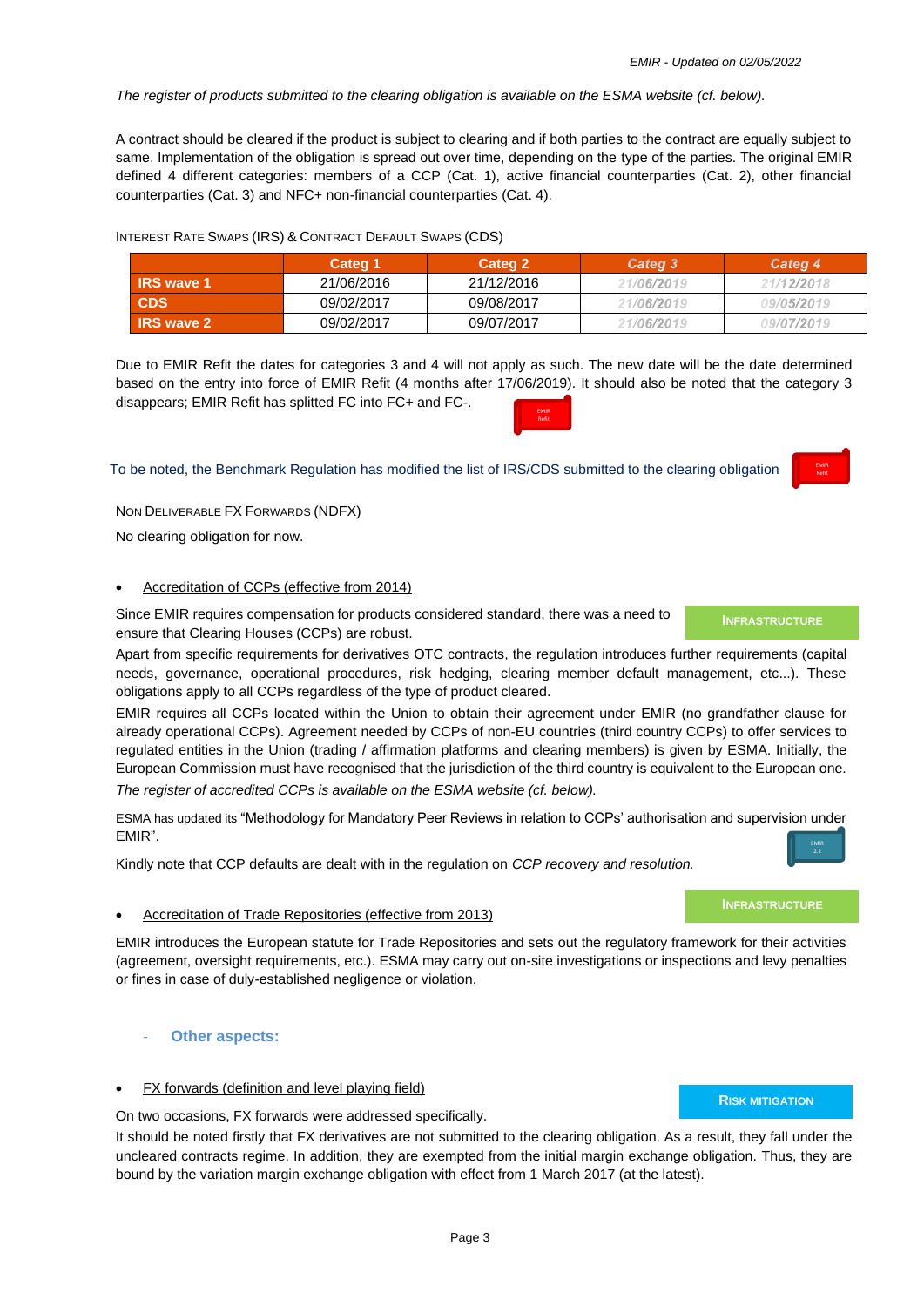Within FX derivatives, physically-settled FX forwards differentiated themselves from the others because they were considered or not as financial instruments depending on the EU Member State (following the translation of MIFID into local law), which made them included or excluded from the scope of EMIR. The revised MIFID (MiFID II) has clarified this aspect by highlighting the (rare) cases where these products may not be considered as financial instruments. Effective as from early 2017, the EMIR delegated regulation (2016/2251) on uncleared contracts provided for a temporary exemption valid until the coming into application of MIFID II. This took place on 3 January 2018, thereby introducing a de facto obligation of variation margin exchange

However, the issue of applying variation margins to physically-settled FX forwards remains pending. In practice, the variation margin exchange obligation validated internationally was domesticated in different ways from one region to another. Whereas the European Union enshrined it in the law, the USA instead opted for guidelines enacted by regulators (same approach applied in Asia). The European authorities were informed by industry about the issue of competition and considered the complaint admissible. End December 2017, Europe's three regulators (ESMA, EBA and EIOPA) tabled a proposed amendment to Delegated Regulation 2016/255 to the European Commission.

The FX topic has been addressed by EMIR Refit but only via a recital that restrits mandatory variation margins for FX forwards and FW swaps to contracts between the most systemic counterparties. In addition the recital 21 opens the door to other cases of international regulatory divergence. The delegated regulation 2021/236 has addressed this issue by limiting the VM requirement to contracts between two institutiions (credit instutions or investment firms).

OTC contracts concluded by a covered bond entity in connection with a covered bond or by a SSPE in connection with a securitisation may face issues to comply with EMIR requirements. Therefore, and under certain conditions they both have been exempted from the clearing obligation by the Securitisation Regulation (2017/2402) amending EMIR level 1. In addition, EMIR level 2 exempts under certain conditions covered bonds from bilateral exchanges of initial and variation margins for non-cleared contracts.

## • Intersection with MIFID II / MIFIR (2018)

EMIR identified products considered as sufficiently standardised to undergo mandatory clearing. MIFIR supplements this process by identifying within the family of mandatorily-cleared products, those that will be considered as sufficiently liquid to further undergo a trading obligation on a trading venue (regulated market, MTF or OTF). The products identified by the European Commission are:

- For IRSs: fixed versus variable interest rate swaps in Euros, USD and GBP.
- For CSD: iTraxx Europe Main and iTraxx Europe Crossover

• Covered bonds and Securitization Special Purpose Entity

On the other hand, with the implementation of EMIR, OTC derivatives contracts may be submitted to a clearing obligation, whereas there was no previous equivalent for listed derivatives (ETDs). MIFIR harmonises the requirements by imposing a clearing obligation for all ETDs.

## • Combined with MIFID II / MIFIR: Indirect clearing (3/01/2018)

The indirect compensation principle was introduced in EMIR to allow counterparties

submitted to the clearing obligation to comply accordingly. Not all counterparties are members of a CCP. Moreover, it may even be difficult for them to be clients of a clearing member. Indirect clearing gives them access (under certain conditions) to a CCP as clients of a client of a CCP's clearing member.

Two regulations were published jointly (namely 2017/2154 related to MIFIR and 2017/2155 amending EMIR regulation 149/2013). Both regulations revisit the issue of access to indirect clearing of OTC derivatives (EMIR provision) and ETDs (MIFIR provision). They set out the obligations applicable to the various providers of indirect clearing services (CCPs, clearing members and the client).

#### **RISK MITIGATION**

**RISK MITIGATION**

## **RISK MITIGATION**

# Refit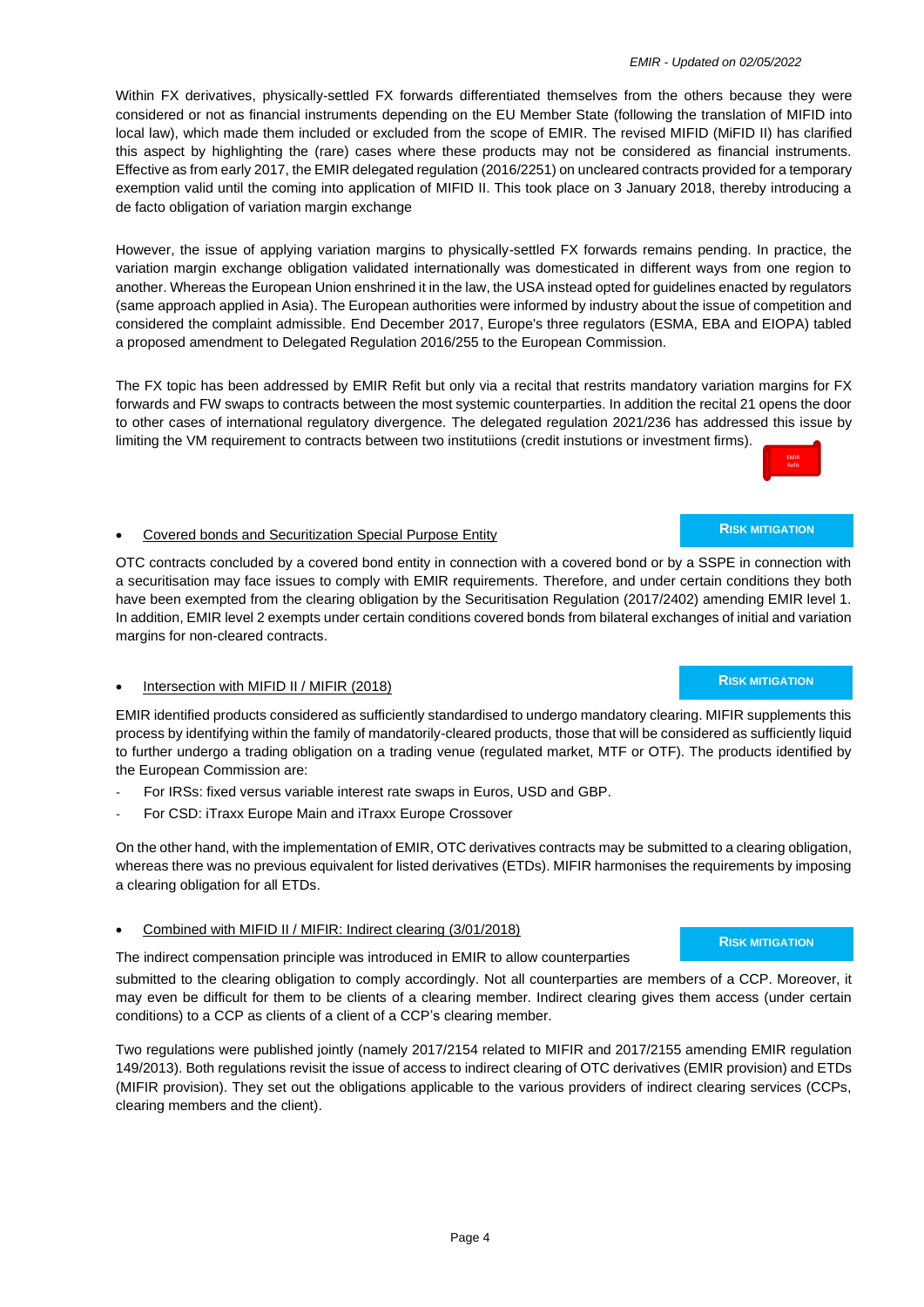## - **Progress update and way forward:**

#### • Next steps for the original EMIR

Amid the 2012's requirements the one still under progress is about the exchange of initial margins for non-cleared contracts.

|                               | 2 parties above | 2 parties above | 2 parties above | 2 parties above        | 2 parties above | 2 parties above |
|-------------------------------|-----------------|-----------------|-----------------|------------------------|-----------------|-----------------|
|                               | 3000 billion €  | 2250 billion €  | 1500 billion €  | 750 billion $\epsilon$ | 50 billion €    | 8 billion €     |
| <b>Initial Margin</b><br>(IM) | 06/02/2017      | 01/09/2017      | 01/09/2018      | 01/09/2019             | 01/09/2021      | 01/09/2022      |

The entry into force of the delegated regulation 2021/236 on the 18<sup>th</sup> of February has covered other topics too:

- **Variation margins** for FX forwards and FX swaps physically settled: the requirement now applies for contracts between two institutions (investment firm or a credit institution). Otherwise, counterparties may decide to not exchange VM but this needs to be in the contractual provision.
- Temporary exemption of **initial and variable margins** for individual equity options and index options: the exemption is valid until January 4, 2024, 3 years longer than in the 2019 version
- Temporary exemption of **initial and variable margins** for intra-group transactions involving a third country entity where no equivalence has been recognised between the European Union and the third country; the exemption is valid until June 30, 2022 (instead of December 21, 2020 in the 2019 version).
- **Transfer into the Union** of contracts originally concluded between a party of the Union of 27 and one in the UK: the text contains a legislative mechanism that will allow new contracts (the relocated ones) to benefit from the same exemptions as the original contracts under EMIR (for example, the exemption of bilateral exchanges of initial margin).

In parallel, the delegated regulation 2021/237 entered into force also on the 18<sup>th</sup> of February aims at amending the 3 delegated regulations relating to the clearing requirements (2015/2205 and 2016/1178 for interest rate derivatives and 2016/592 for credit default derivatives):

- Extension until 30 June 2022 of the temporary clearing exemption for intra-group transactions involving a thirdcountry entity where no equivalence has been recognised between the European Union and the European Union.
- Establishment of a legislative mechanism covering possible transfers within the Union of contracts originally concluded between a party of the Union of 27 and a party of the UK; new contracts may, under certain conditions, benefit from the exemption from compensation if the original contract was not itself subject to this obligation.
- Finally, following the withdrawal of the frontloading obligation (due to EMIR Refit), the references to the Minimum remaining maturity (MRM) are no longer useful and have therefore been removed from the three delegated texts.

The clearing exemption granted to Pension Scheme Arrangements (PSA) that was extended until the 18<sup>th</sup> of June 2022 (on the 16/06/2021) should end in June 2023. EMIR

#### • Review of EMIR

The review of the regulation began in August 2015 according to the 2012's regulatory text and leads to two texts :

Refit

#### EMIR REFIT

See our dedicated Fiche To Know More (the text has entered into force on the  $17<sup>th</sup>$  of June 2019)

#### EMIR 2.2

See our dedicated Fiche To Know More (the text has entered into force on the 1<sup>st</sup> of January 2020)